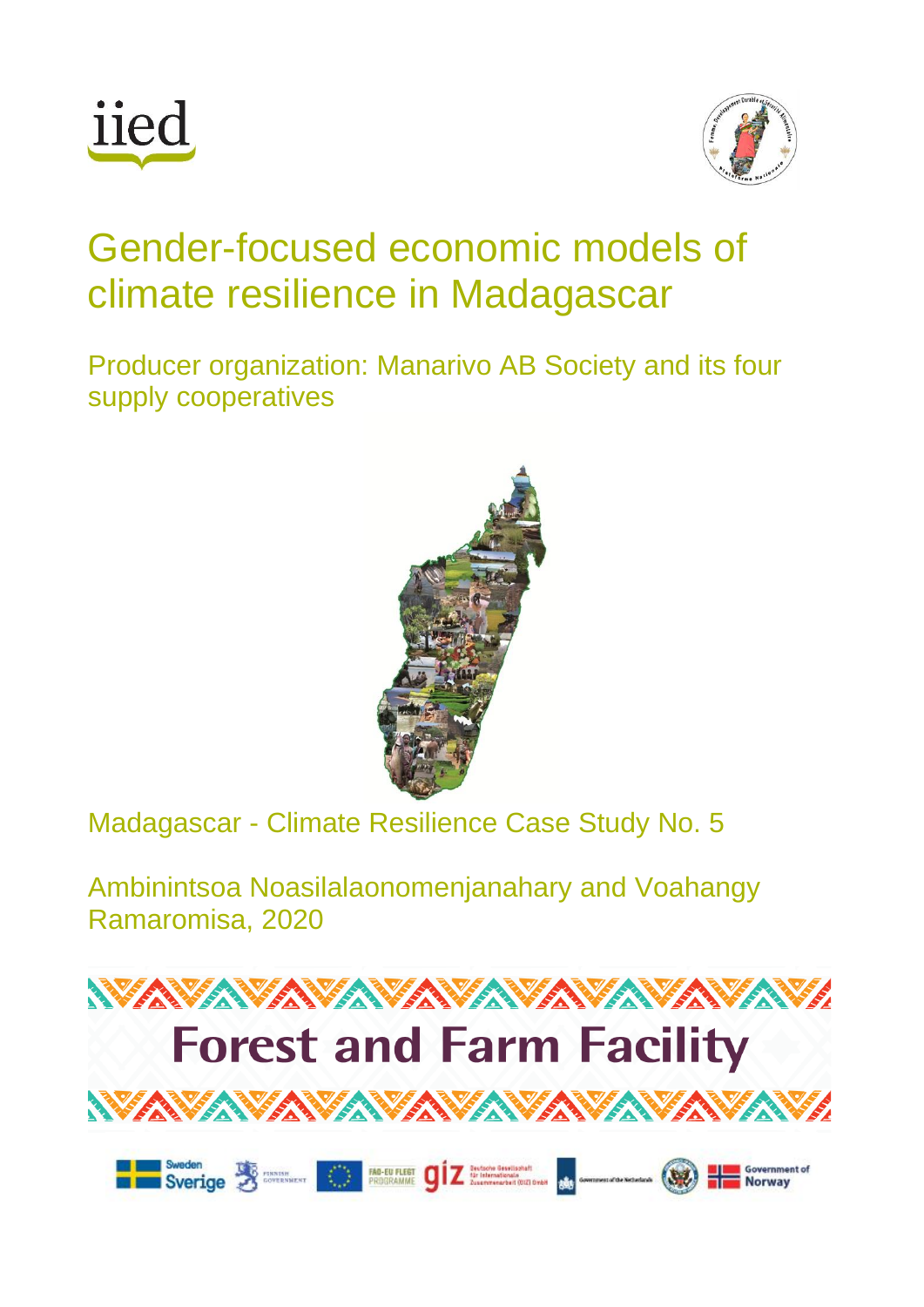Noasilalaonomenjanahary, A.L. and Ramaromisa, V. (2020) Producer-driven economic models of climate resilience in Madagascar. IIED and the National Platform for women, sustainable development, and food security (PNFDDSA), London, UK.

#### *Acknowledgements*

This case study was commissioned using a template prepared by the International Institute for Environment and Development (IIED) for the Forest and Farm Facility (FFF) a co-management partnership between FAO, IUCN, IIED and Agricord. The FFF is supported by the governments of Sweden, Finland, Germany, Norway, the Netherlands, the European Union, and the United States of America. The case study has been reviewed by Duncan Macqueen IIED and revised by the author and laid out by Geraldine Warren of IIED.

The authors would like to thank our Almighty God, the Creator of the Universe for creating the natural resources that ensure our survival on this planet Earth. The authors also wish to thank FFF for having sent the Secretary General of the National Platform for Women, Sustainable Development and Food Security (PNFDDSA), which is the owner of the Manarivo AB Company in Togo and at the Hotel Colbert in Madagascar, to be reinforced on Business Incubation, Risk Management and Market Development Approaches, Business Plans in Togo and at the Hotel Colbert in Madagascar. The PNFDDSA greatly appreciates the technical and financial support of the donors to the FFF programme in the 2 districts of Mampikony and Port Bergé of the SOFIA Region from June 2019 to December 2020.

Finally, the authors would like to thank Mr. Duncan Macqueen, Team Leader of IIED's Forests and Prosperity Team at the International Institute for Environment and Development (IIED), for promoting the activities carried out by our members and for publishing them to a wide international audience and supporting the elaboration of this report.

#### *Disclaimer*

The designations employed and the presentation of material in this information product do not imply the expression of any opinion whatsoever on the part of the International Institute for Environment and Development (IIED) concerning the legal or development status of any country, territory, city or area or of its authorities, or concerning the delimitation of its frontiers or boundaries. The mention of specific companies or products of manufacturers, whether these have been patented, does not imply that these have been endorsed or recommended by IIED in preference to others of a similar nature that are not mentioned. The views expressed in this information product are those of the author(s) and do not necessarily reflect the views or policies of IIED.

IIED publications may be shared and republished in accordance with the Creative Commons [Attribution-NonCommercial-NoDerivatives 4.0 International Public License \(CC BY-NC-ND 4.0\).](https://creativecommons.org/licenses/by-nc-nd/4.0/) IIED is happy to discuss any aspect of further usage.

Cover photo: Map of Madagascar with photos of women producer organisations supplied by PNFDDSA.

International Institute for Environment and Development 80-86 Gray's Inn Road, London WC1X 8NH, UK Tel: +44 (0)20 3463 7399 Fax: +44 (0)20 3514 9055 www.iied.org @iied www.facebook.com/theIIED Download more publications at http://pubs.iied.org

IIED is a charity registered in England, Charity No.800066 and in Scotland, OSCR Reg No.SC039864 and a company limited by guarantee registered in England No.2188452.

Corresponding author: Ambinintsoa Noasilalaonomenjanahary. Email: [noasilalao912@gmail.com](mailto:noasilalao912@gmail.com)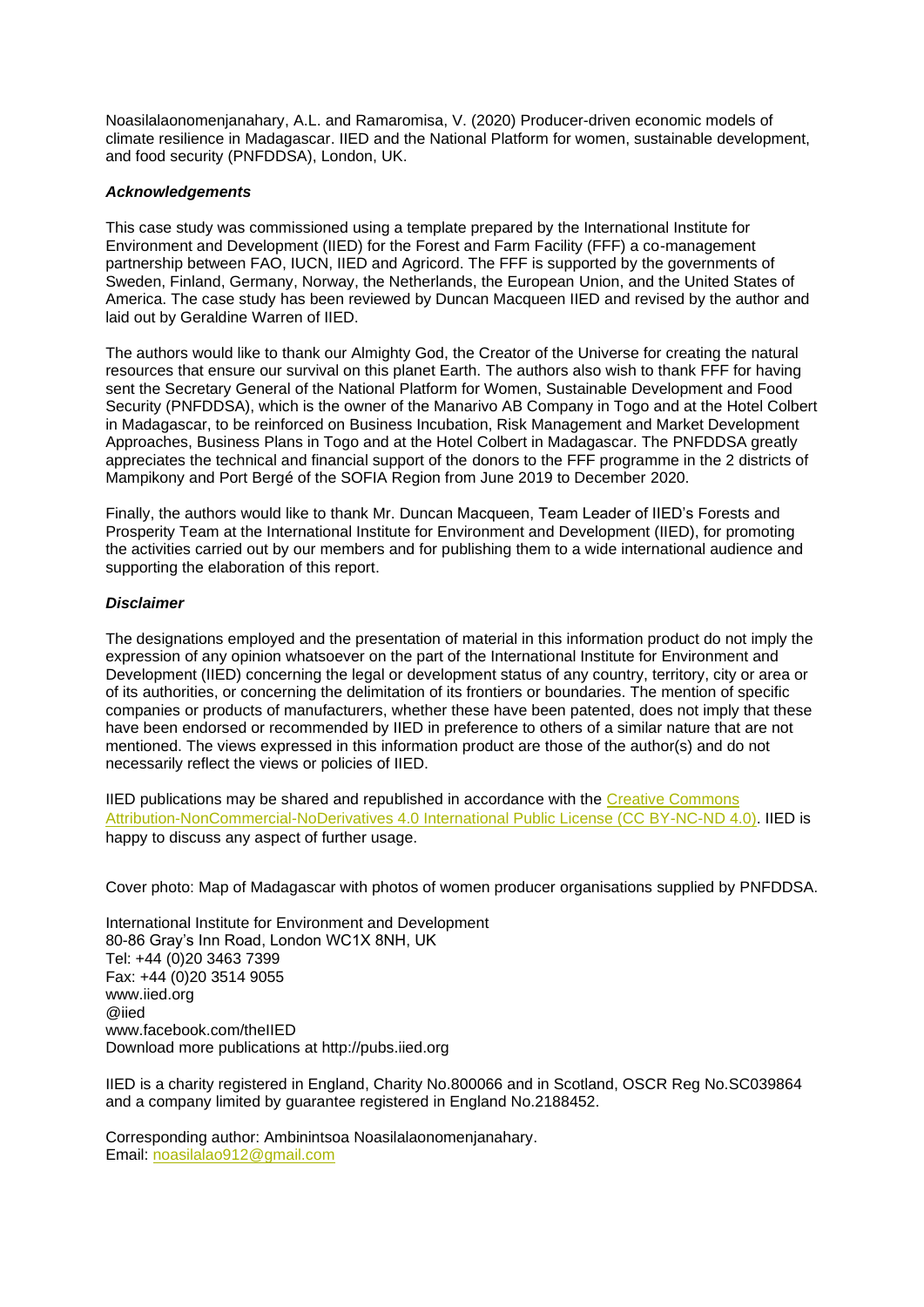# **Contents**

| 3. THE BUSINESS AND FINANCIAL MODEL RESPONSE TO IMPROVE CLIMATE RESILIENCE 11 |  |
|-------------------------------------------------------------------------------|--|
|                                                                               |  |
|                                                                               |  |
|                                                                               |  |
|                                                                               |  |
|                                                                               |  |
|                                                                               |  |
|                                                                               |  |
|                                                                               |  |
|                                                                               |  |
|                                                                               |  |
|                                                                               |  |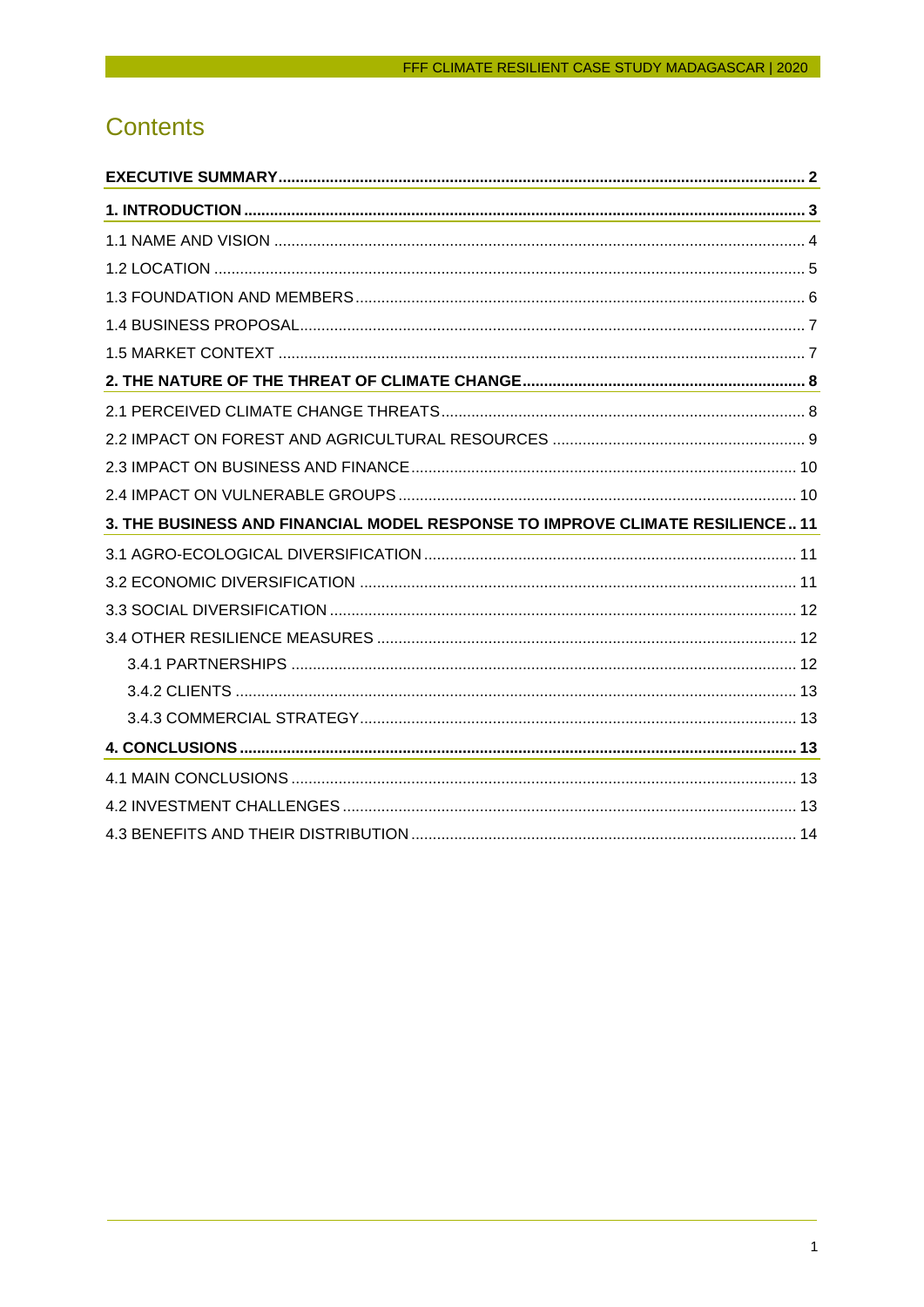## <span id="page-3-0"></span>EXECUTIVE SUMMARY

The PNFDSA of Madagascar has taken supportive steps to make women members resilient to climate change and natural disasters, by building their capacities on Climate Change (CC), climate smart agriculture, food security within integrated family farming, and the Sustainable Development Goals (SDGs) many of which concern the needs of women, such as : SDGs 1, 2, 3, 4, 5, 6, 7, 8, 10, 11, 12, 13, 14, 15 and 16. The PNFDDSA has carried out these capacity building activities in the 9 Regions of Madagascar where our Regional Offices have been set up.

The outcome of these capacity building activities has been seen in tangible impacts on the lives of producer women who are farmers, fishermen and traders, in the fight against climate change. Those members now know how to fight against climate change and are starting small and medium scale activities including reforestation, tree nurseries, climate-smart agriculture, conservation agriculture, agroforestry, and organic composting.

The Secretary General of PNFDDSA is also the President of the Regional Office of the Analamanga Region, and the leader of MANARIVO AB which is a company whose suppliers include four forest and farm producer organisation (FFPO) cooperatives whose members have benefitted from all these capacity building activities.

In this report, we present MANARIVO AB as a company case study of how economic models can improve climate resilience in Madagascar. MANARIVO AB has successfully improved the resilience of its forest and farm producers in the Bongolava and Analamanga Regions. It has achieved this by building their capacity to understand climate change threats, develop a series of climate change mitigation options and climate change adaptation options that can be achieved through climate smart agriculture, but also using fire breaks to fight bushfires, rainfall management techniques and an emergency plan on rainwater management to improve water availability, plus following the Malagasy state's health emergency plans.

The main threats encountered by farmers in the region include late and variable rains, dry season fires, increasing outbreaks of plant pests and diseases, occasional flooding, lack of political and tenure security and now the pandemic COVID-19.

The MANARIVO AB Company works with four Forest and Farm Producer Organisations (FFPOs) in the Bongolava Region, to ensure the sustainable management of agricultural and forest resources, which are the raw materials of the MANARIVO AB Company. It is these four member-based organisations that have been the recipients of capacity building efforts. The Bongolava Region produces less than 3,000t of groundnuts and contributes less than 5% of the national production. The four FFPOs working with the MANARIVO AB Company produce groundnuts and ensure the transformation of groundnuts into raw oils, The MANARO AB Company then cleans them and ensures the packaging and marketing (see Figure 1).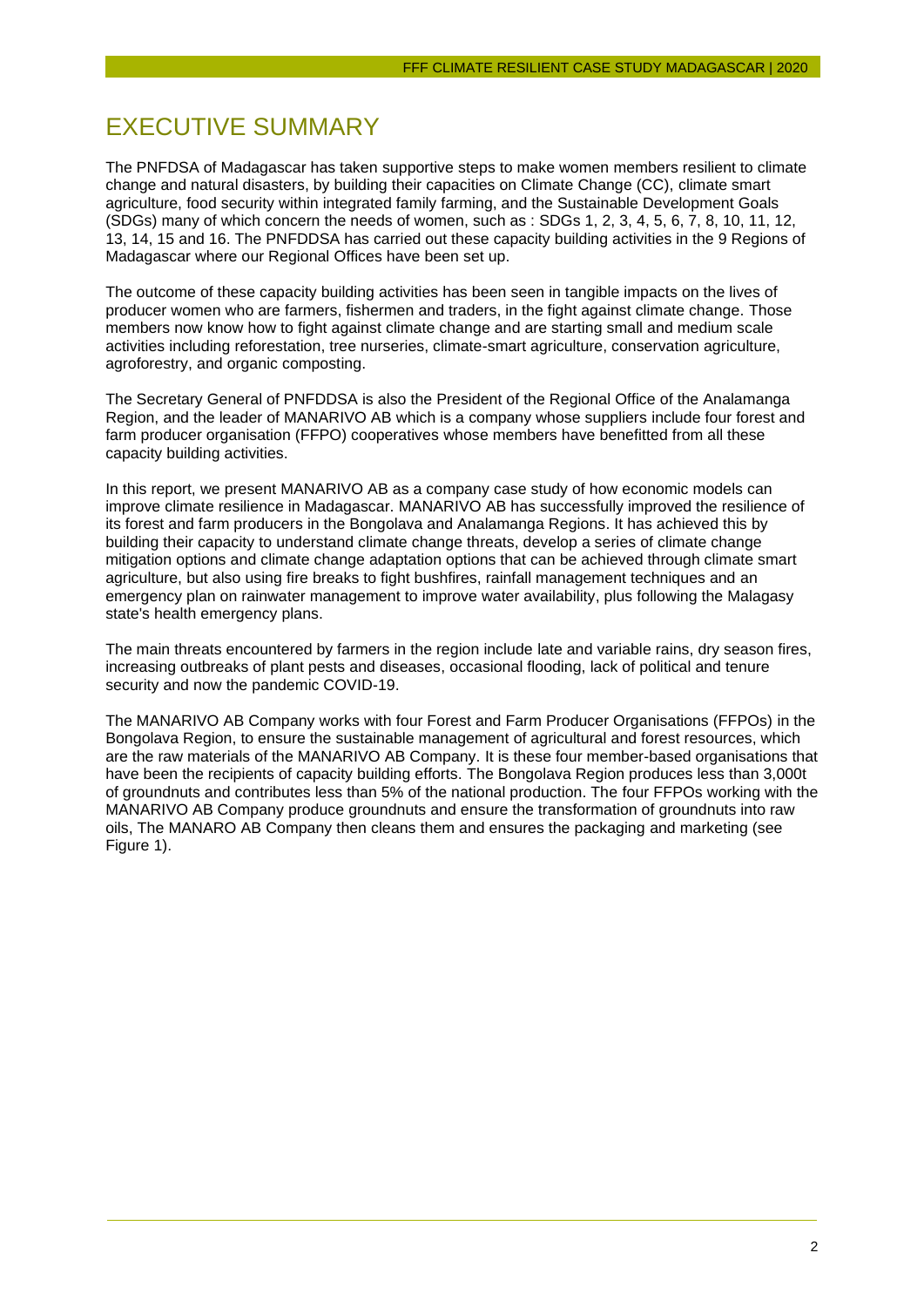## <span id="page-4-0"></span>1. INTRODUCTION

Madagascar currently has an estimated population of 25,680,000. More than 13 million the total population are female. These figures are available from the provisional results of the latest official population censuses conducted in Madagascar a little over a year ago. Of the total population, 20,676,000 people reside in rural areas (80.51%).

Agriculture in Madagascar employs 80% of the rural population and is an essential component of the Malagasy economy, contributing 30% to the GDP (43% if agri-food is included). The rural population practises mostly subsistence-based agriculture (growing rice, manioc, potatoes, vegetables: potatoes, carrots, tomatoes, squash, etc..., fruits: mangoes, bananas, avocados, persimmons, peaches, apples, etc...). Rice is the main staple crop. There are however some cash crops: lychees, vanilla, spices, coffee, cloves, cocoa, red, green, and black pepper, and these provide export earnings for the economy.

Madagascan farms are almost all family-run and almost all of them practice mixed farming and livestock farming. There are extremely few specialised agricultural enterprises that can help the farmers with income generation, and consequently it is the diversification of on-farm activities forms the basis of their resilience. There is a general weakness across all factors of production (land, livestock, equipment, buildings, etc.), apart from the ready availability of family labour. Small and medium enterprises (SMEs) in the agricultural sector face these same general weaknesses.

The two most widespread activities are rice cultivation, complemented by livestock rearing (both poultry and cattle breeding). These dominant production systems shape Malagasy agriculture and the different types of SMEs.

Deforestation and forest degradation in Madagascar continue at the same pace despite the successive reforms of forest resource management policies since the 1990s. It was thought that there was a decrease in the deforestation rate from 0.83%/year (1990 to 2000) to 0.53% (2000 -2005) but this then increased to 1.4% for the period 2005 to 2010. Over the last ten years, the country has lost around 90 000ha of forest per year and the remaining forest cover in 2013 was 8,716,000 ha (PERR-FH, 2015, MEEF 2018).

The direct causes of deforestation are widely understood to include:

- Agricultural expansion: Slash-and-burn agriculture involving rice, maize, groundnuts, and cassava coupled with the traditional agricultural practice of conversion of forests to cash crops.
- Unsustainable traditional livestock farming: Forest grazing and uncontrolled grazing fires.
- Illegal exploitation of natural resources: Illegal exploitation of wood, weak law enforcement and weak administrative resources, lack of technical expertise on wood exploitation.
- Artisanal mining: Unsustainable and illegal exploitation without a permit.

The 13 million Malagasy women farmers play a very important role in eradicating hunger and building food security. Family farming offers a unique opportunity to ensure food security, improve livelihoods, better manage natural resources, protect the environment, and for the Sustainable Development of the country, especially in rural areas. Climate smart agriculture contributes to the resilience of women farmers to climate change (i.e. SDG 13). At the Rio de Janeiro Earth Summit (Rio+20) a declaration was made that highlights the role of women in ensuring food security: "Without women there will never be Sustainable Development".

The steering group of the Indian Ocean Commission (IOC) declared during the Round Table on Food Security in Mahajanga that Madagascar will be the breadbasket of the Indian Ocean! The IOC has developed a Sub-Regional Gender Policy and Strategy for the Indian Ocean Region (PSRGOI), which will enable it to formulate more effective responses to address gender gaps in the IOC region. The latter will thus have an approach that will be carried out at two levels: on the one hand, gender mainstreaming in the projects it manages and, on the other hand, support to Member States for the implementation of the principle of gender equality at the national level. The vision of this PSRGOI is to help women in the Indian Ocean Region to fully realise their citizenship, i.e. to be free from all violence, to be in full capacity to take part in economic opportunities and to participate fully in decision-making bodies. The specific objectives of the PSRGOI are as follows: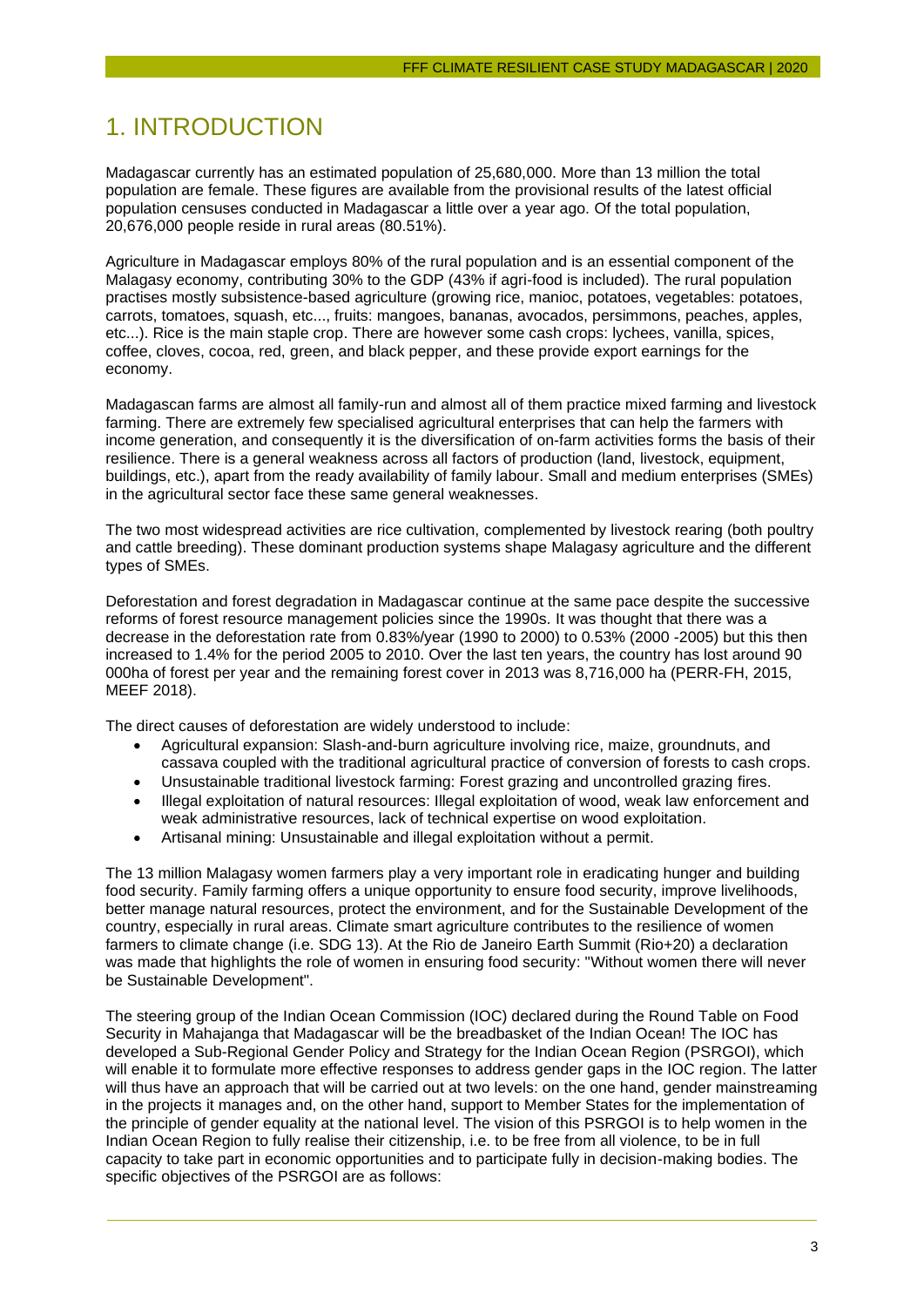- Take measures to protect women and girls from gender-based violence and provide appropriate listening, support, and counselling services.
- Intensify efforts to increase women's participation in decision-making and achieve the goal of parity.
- Promote people-centered sustainable development with particular attention to food security and the management and conservation of natural resources and the environment
- Promoting women's access to decision-making positions in the economic world
- Provide the necessary technical and institutional support to national stakeholders and IOC projects

According to the specific objectives of the PSRGOI, four Platforms have been created since 2007: Platform for Women, Indian Ocean Policy (PFPOI set up in 2011), Platform against Gender-Based Violence (PLVBG set up in 2013) Entreprendre Féminin de l'Océan Indien (EFOI set up in 2007) and National Platforms for Women, Sustainable Development and Food Security (PNFDDSA set up in Comoros, Seychelles and Mauritius with the Madagascar branch set up in 2013). This latter platform has a global objective to promote the role and contribution of women to sustainable development and food security.

PNFDDSA projects have been funded by the IOC, the African Development Bank, GIZ, FTA, the Ministry of Environment and Sustainable Development and most recently the FAO through the FFF programme. Revenues are managed collegially by the members of the PNFDDSA National Office according to the budgets presented in projects. The eight specific objectives (SO) of the PNFDDSA are as follows:

- SO1: Strengthen and develop women's intellectual capacities.
	- o The PNFDDSA strengthens the capacities of women on sustainable development, the 17 Sustainable Development Goals, climate change, climate smart agriculture, food security, the green economy and the blue economy, business incubation, project development, business plans, NICTs, etc.,
- SO2: Mobilize women to commit themselves to the development of their country.
	- SO3: Contribute to the integration of sustainable development dimensions in their daily lives. o Women make a strong contribution to sustainable development and will implement
		- SDGs if they understand that contribution.
- SO4: Contribute to the improvement of the green and blue planet initiatives.
- SO5: Contributing to the fight against climate change
	- $\circ$  The reason why PNFDDSA is building the capacity of our members on climate smart agriculture is to achieve our Specific Objective 8: Contributing to food security.
- SO6: Contribute to building women's resilience to environmental shocks and natural disasters. o Climate resilience is a key concern.
	- SO7: Contribute to the promotion of Madagascar's green and blue economy.
		- $\circ$  Our women will take up green and blue jobs to promote the green economy and the green economy.
	- SO8: Contribute to food and nutritional security of the country.
		- $\circ$  Rural women members strengthened on food and nutritional security through climate smart agriculture.

The PNFDDSA has a presidency, general secretariat, treasury and specific advisory groups on gender approaches, sustainable development, food security and legal support. Beneath the headquarters structure there are nine Regional Offices for Women, Sustainable Development and Food Security (ARFDDSA) that have been officially set up in the nine regions of Madagascar (Boeny, Analamanga, Menabe, Vakinankaratra, Amoron'i Mania, Sud Ouest, Ihorombe, Haute Matsiatra and Sofia), See the map in Annex n°1

This report highlights how capacity building support to MANARIVO Organic Agriculture AB has built climate resilience for women in Analmanga and Bongolava regions.

#### <span id="page-5-0"></span>1.1 NAME AND VISION

The MANARIVO Organic Agriculture (AB) Company of the Analamanga and Bongolava Region has developed an economic model of climate resilience in Madagascar. The owner of MANARIVO AB is the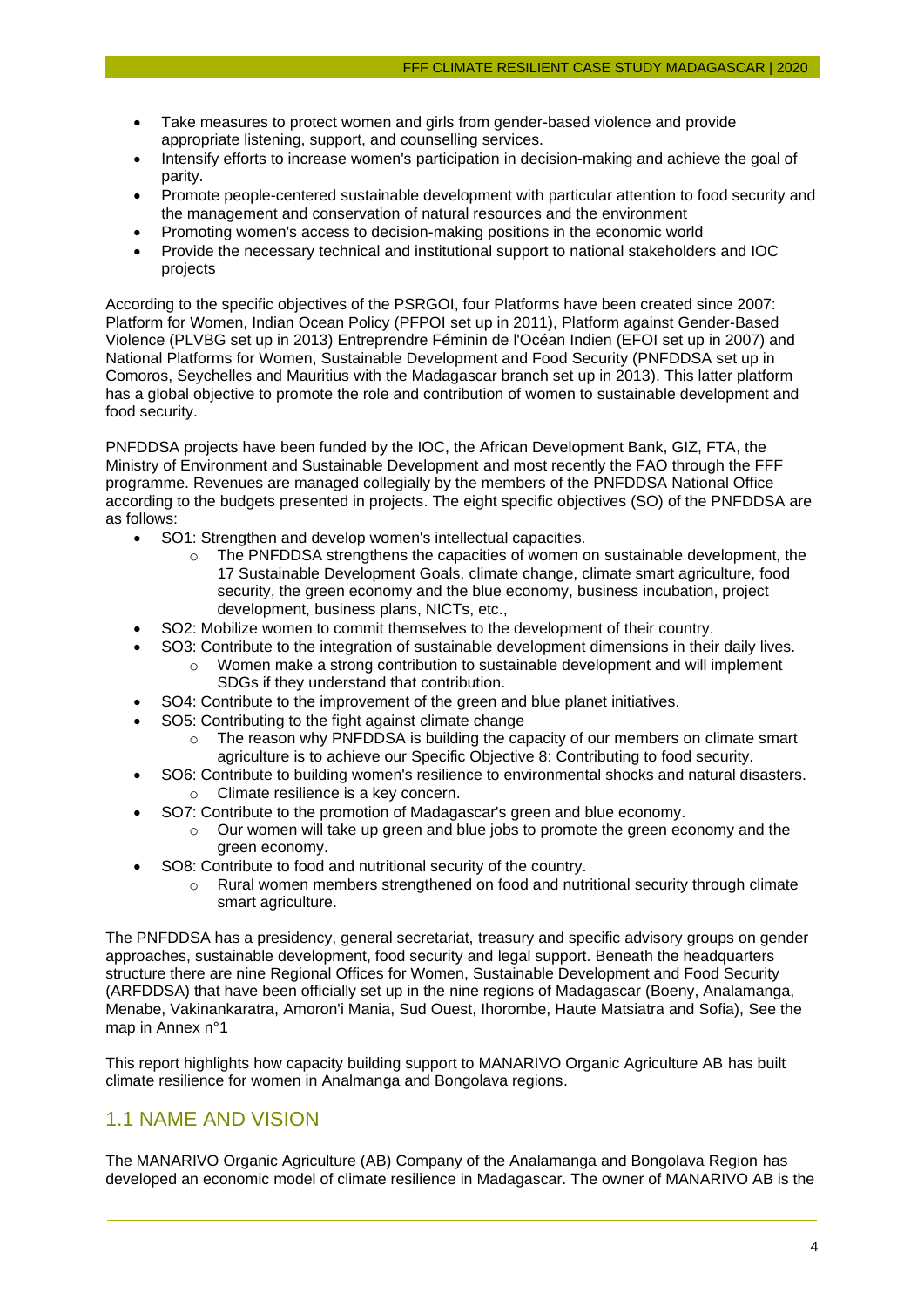Secretary General of PNFDDSA and President of ARFDDSA Analamanga. She participated in two successive trainings in Togo and at the Hôtel Colbert in Antananarivo, Madagascar on business incubation, risk management and gendered market development approaches for forest and farm producer organisations (FFPOs), that were organised by the FFF under the overall objective of climate resilience and improved livelihoods.

MANARIVO AB is a for-profit company that aims to make sustainable development effective in Madagascar, promote Organic Agriculture, and improve the availability of quality foodstuffs and to meet the challenges of self-sufficiency.

MANARIVO AB works with four FFPOs of Bongolava under the supervision of the Support Programme for Rural Micro-Enterprise Clusters and Regional Economies (PROSPERER) of Bongolava. The members of these FFPOs are responsible for planting groundnuts and processing raw groundnut oil. MANARIVO AB buys the raw groundnut oil from the members of the 4 FFPOs, cleans it to be sold as an organic oil (see Figure 1).

Figure 1. Combined value chain activities for four FFPOs supplying MANARIVO AB in the Bongolava Region.



#### <span id="page-6-0"></span>1.2 LOCATION

MANARIVO AB's area of intervention is located on the Tampoketsa plateaus, at an altitude of 1,500 m, with geographical coordinates at around 18°25'30"S and 46°51'0"E. The region is a landlocked area severely degraded by bush fires during the dry season and by the vagaries of climate change. The nature of the forest and agricultural resources is based on the establishment and exploitation of market gardening, and the practice of climate smart agricultural techniques such as agroforestry.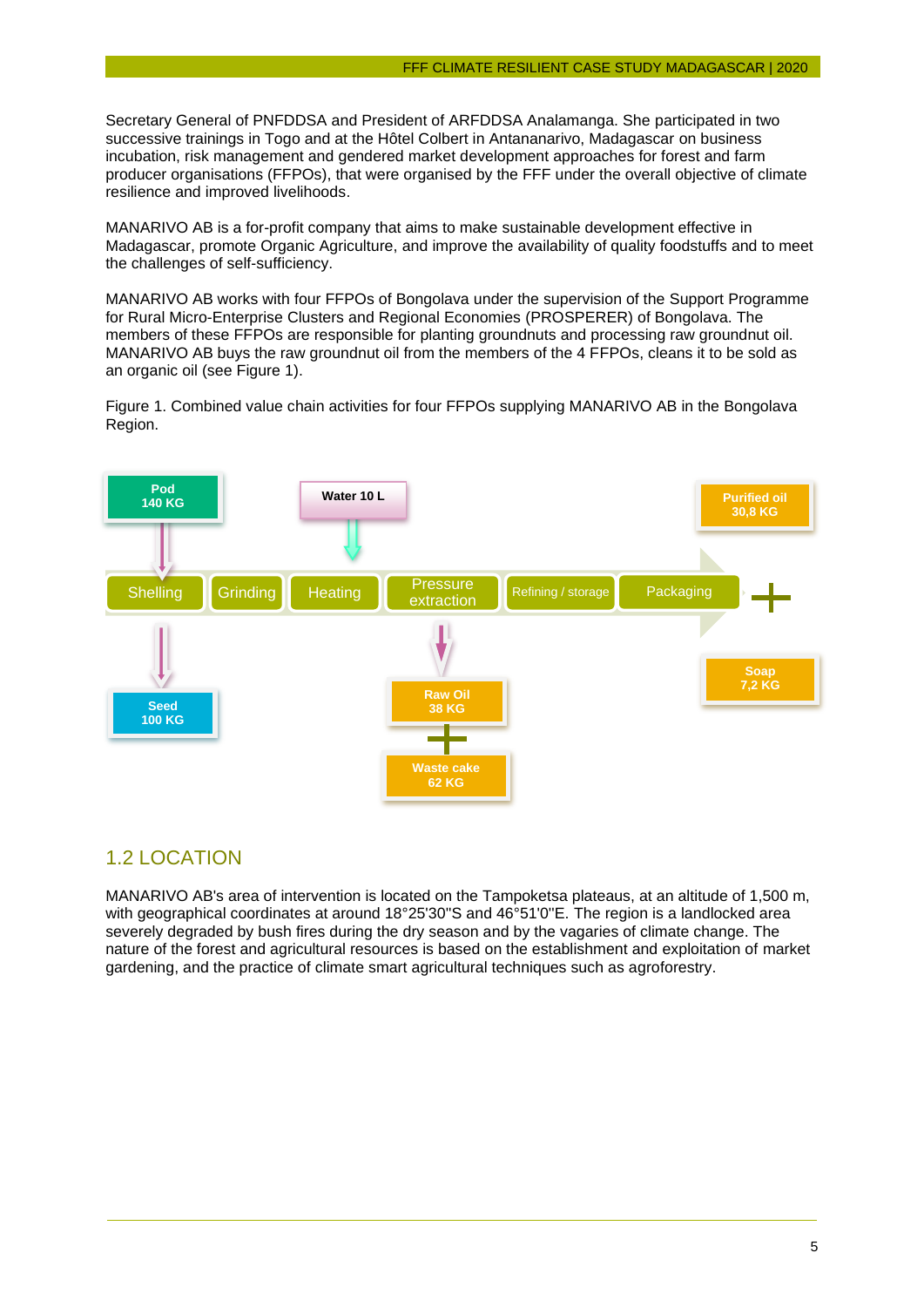Figure 2. Location of MANARIVO AB and photo of typical production area



The groundnut plantation of the raw materials of the MANARIVO AB Company is in Bemahatazana and Miandrarivo of the Bongolava Region.

#### <span id="page-7-0"></span>1.3 FOUNDATION AND MEMBERS

MANARIVO AB was founded in 2011. At the beginning, MANARIVO AB sourced its products from and was made up of about 60 people, including most women mainly working on agricultural plots with a total surface area of 100 hectares. In the past two years ago, MANARIVO AB has started to transform their products (rice into cereals, aromatic and medicinal plants into essential oils, spices such as pink pepper, tropical fruits, and arabica coffee).

To advance in terms of processing, the first step was to help establish partnerships with 4 newly established FFPO cooperatives of peanut producers to produce organic crude oil. The women and men farmers ensure the planting of raw materials in the 100ha fields of Tampoketsa and Bongolava. The four FFPO Cooperatives (Santatra, Vondrona, Tsikivy and KF2VS) working with the Manarivo AB Company have 80 members, including 47 women in the communes of Bemahatazana and Miandrarivo in the Bongolava Region. The cooperatives and their members all have their own land, but this is not yet titled.

The 4 FFPO cooperatives transform the peanuts into raw oil and the Company MANARIVO AB buys the oil and cleans it, to produce a high-quality organic oil. MANARIVO AB is responsible for packaging and marketing.



Figure 3. Picture of some of the oil products for sale from MANARIVO AB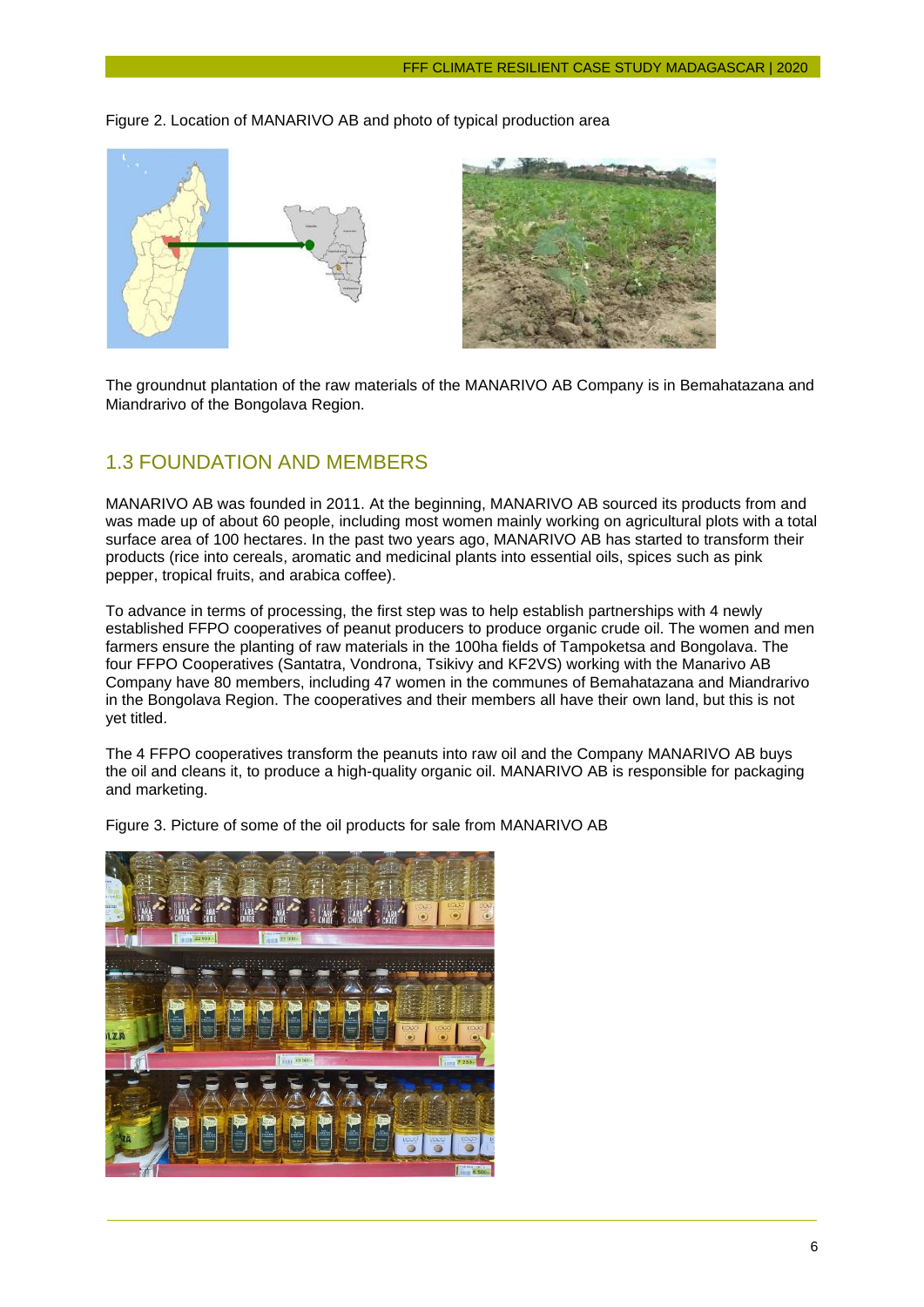Around this core value chain, MANARIVO AB is also selling a wide variety of diverse products which they cultivate or manage on their land. This will ultimately allow farmers to generate income from a diverse array of what were formerly subsistence items.

#### <span id="page-8-0"></span>1.4 BUSINESS PROPOSAL

The main objectives of MANARIVO AB are to:

- Contribute to the promotion of organic agriculture in Madagascar
- Participate in sustainable development and food and nutritional security
- Strengthen integration within and between social networks,
- Develop partnerships and collaborations with other economic operators and FFPOs
- Invest in autonomous but modern production systems,
- Innovate and develop quality labelled products.

The MANARIVO Company has proposed the following activities: (i) strengthen the market gardening land and maintain biological corridors to protect natural ecosystems and wildlife in the area, (ii) multiply aromatic and medicinal plants, (iii) intensify the production of organic compost, biofertilizers and biopesticides, and (iv) diversify production, including by developing short-cycle livestock farms, which will help to produce more organic compost.

The FFPOs of Bongolava and Analamanga plant agricultural resources and offer certified organic products such as: Red and white rice, peanuts, pink bay, fruit trees: pineapple, guava, passion fruit, arabica coffee, Aloe, Pok pok or physalis...Ravintsara, Eucalyptus, Lemongrass, Geranium and so on.

MANARIVO AB transform products under the label "Tresor & Sens". Products include jams, dried fruit, fruit juices such as pineapple, guava, passion fruit, aloe, pok or physalis ..., extra refined peanut oil, cosmetic products such as vegetable soap, massage and care oils, mosquito repellents, natural hydroalcoholic cleansing gel, and essential oils of Ravintsara, Eucalyptus, Lemongrass and Geranium.

The MANARIVO Company considers organic production to be important as it allows to safeguard the environment and biodiversity, to produce items sustainably and to offer quality food products that offer health benefits. Their organic method, which is based on ecosystem diversification (combination and crop rotation), the use of natural products and innovative mulching techniques, reinforces the management of soil fertility and therefore resilience to climate change. This is an important and undeniable step towards sustainable development and food and nutritional security for the population. By choosing the right specialisation of crop processing with adequate means, the creation of value and therefore wealth is ensured.

#### <span id="page-8-1"></span>1.5 MARKET CONTEXT

The main market for groundnut seeds are 3 main destinations in the country: (i) the local market for human consumption as peanuts, (ii) export, and (iii) processing into crude oil with different types of processing units.

The main agricultural product at this stage is the groundnuts of the 4 FFPOs are all transformed into crude oil and are all sold to the MANARIVO AB Company on the local market, to shops specialising in essential oils and to supermarkets.

Challenges include the fact that local / national markets and supermarkets are dominated by imported products, demand for organic products is low, there are few regulations on labelling etc., and there is high competition from many small informal farmers.

The distances between the 2 Communes of the Bongolava Region and the capital of the Analamanga Region where the shops are located are as follows

- Distance to Bemahatazana: 169 km
- Distance to Miandrarivo: 203.3 km
- Distance to Score Acoor Digue: 11 km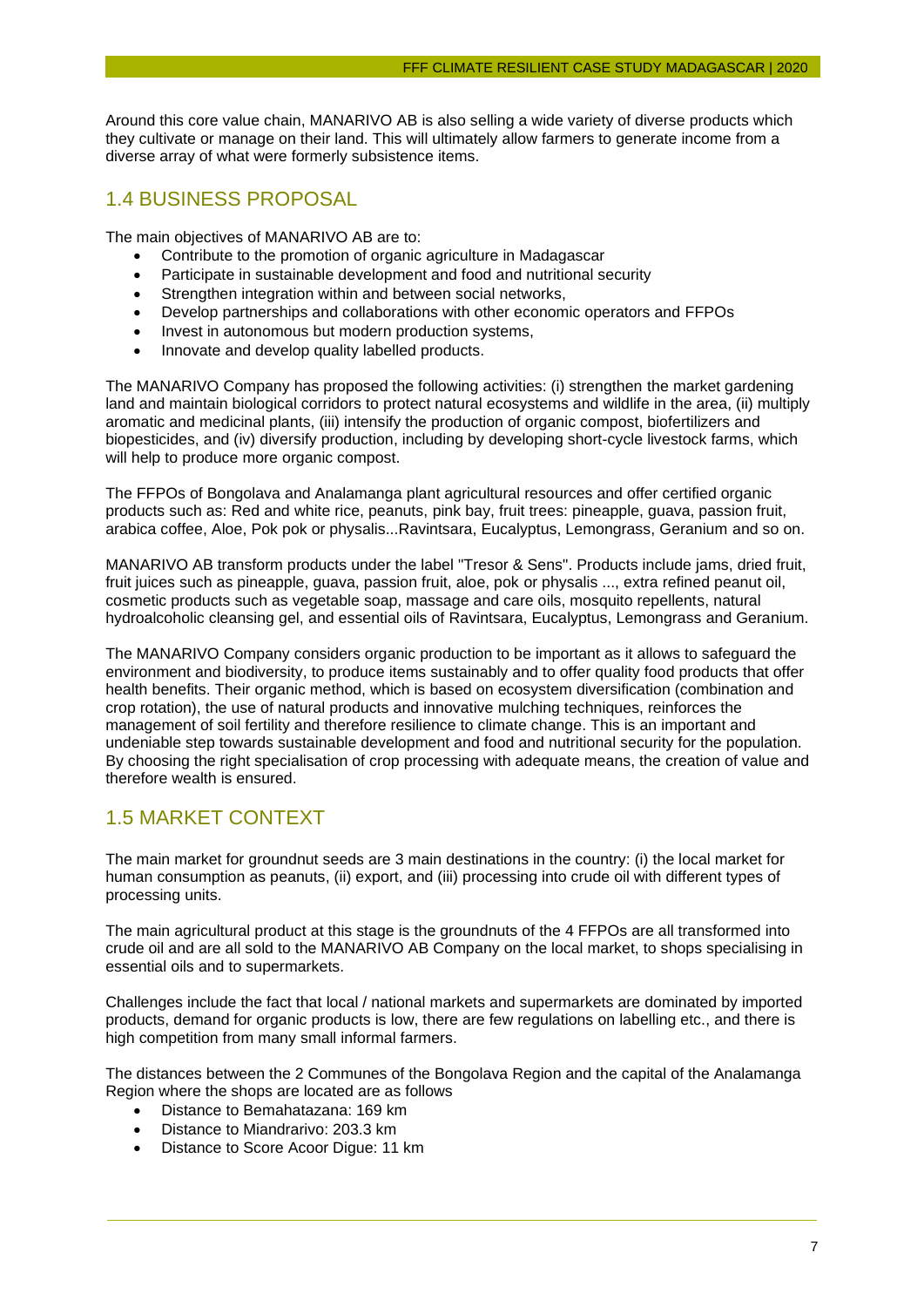Below in Figure 4 are some pictures of some of the products of the Manarivo AB Company, named "Tresor & Sens" in the supermarkets of the 3 SCORE department shops of the Capital of Madagascar. It should be noted that only the organic refined peanut oils come from the 04 FFPOs in the Bongolava region, but the other products such as essential oils, Arabica coffee, Rice, vegetables and fruits etc... are from personal and family plantations.

Figure 4. Main products of MANARIVO AB



Arabica Coffee **Peanut oil** 



Essential Oils of Ranivtsara, Eucalyptus, Citriodora, Ylang and Geranium

All the supermarkets of the 'Score de Madagascar' have the 'Tresor & Sens' products of the MANARIVO AB Company.

## <span id="page-9-0"></span>2. THE NATURE OF THE THREAT OF CLIMATE CHANGE

#### <span id="page-9-1"></span>2.1 PERCEIVED CLIMATE CHANGE THREATS

Within Madagascar, temperatures have been rising steadily from 1910 to the present. Sea levels are rising, which is particularly problematic on the West Coast. Additionally, cyclones come to the east of Madagascar every year, with flooding in the centre but there are also increasing droughts in the south of the island with fires. Of course, COVID-19 is an additional threat that has recently emerged.

The threats specifically mentioned as being encountered by the FFPOs of the Bongolava Region, the four working with the MANARIVO AB Company are:

- Climate Change: Delayed rainfall patterns and higher variability of rainfall,
- Rural political insecurity: Land of the Dahalo in the Bongolava Region is declared a red zone,
- Bush fire practices and occasional incidence of arson / pyromania
- Land insecurity with the existence of land concentrated in state farms.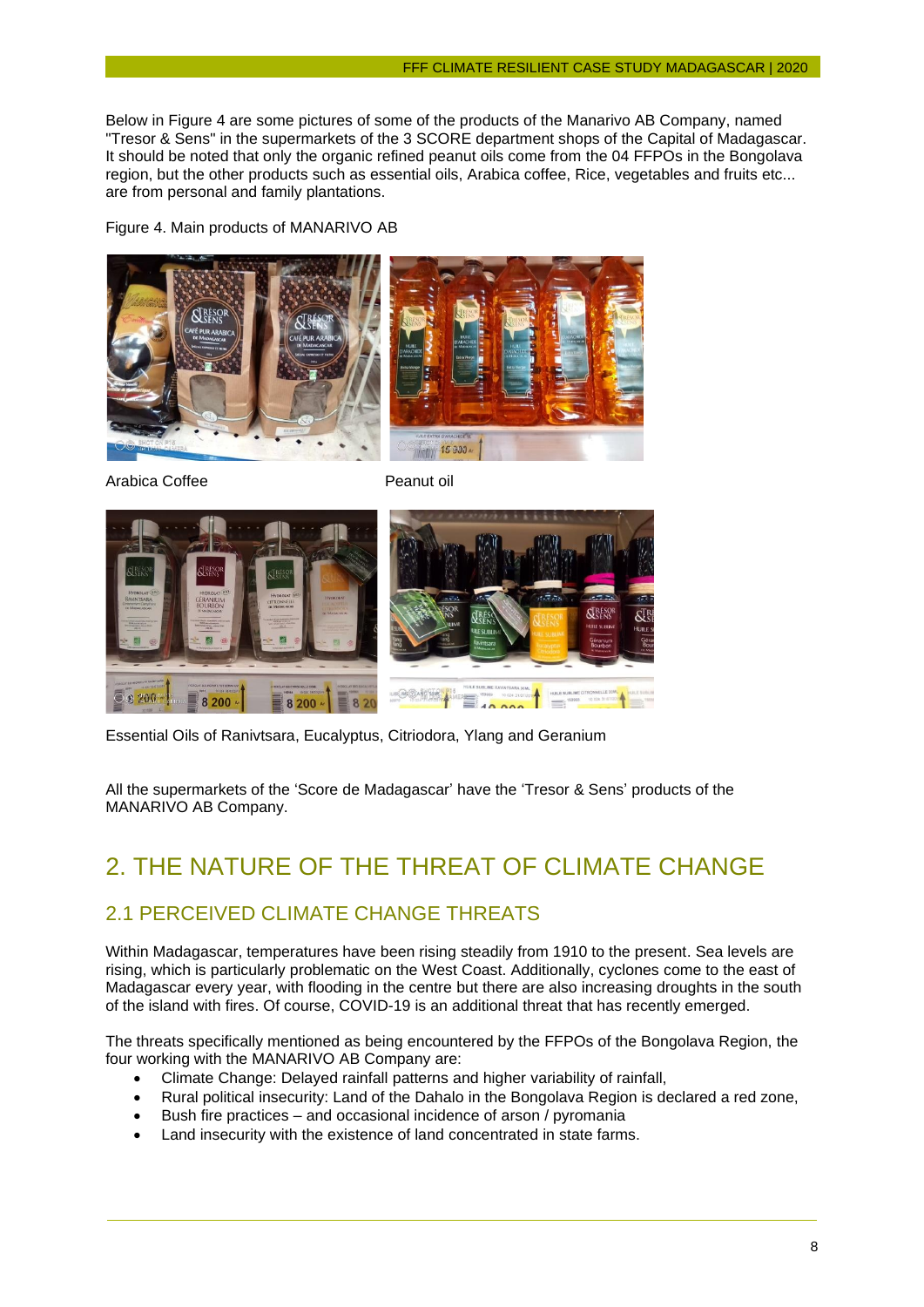As noted in that list, the climate related changes in rainfall patterns, including a lack of rainfall in this region of Madagascar threatens agriculture and has a great impact on the planting work of partner FFPO cooperatives. For these reasons, the PNFDDSA has strengthened the capacities of our members through trainings across the nine in the 09 regions of regions of Madagascar on the themes below:

- Sustainable Development and Sustainable Development Objectives concerning the needs of Women such as: SDO1, 2, 3, 4, 5, 6, 7, 8, 10, 11, 12, 13, 14, 15 and 16
- Climate hazards and fighting against climate change through both mitigation and adaptation with introduction to payment mechanisms such as the Clean Development Mechanism (CDM)
- Climate smart agriculture and conservation agriculture
- How to increase food and nutritional security
- Agroforestry

The FAO through the FFF has done a good job of building the capacity of PNFDDSA members including the owner of MANARIVO AB and the latter has done a good job of training the members of the Bongolava Region FFPOs.

#### <span id="page-10-0"></span>2.2 IMPACT ON FOREST AND AGRICULTURAL RESOURCES

These climate change threats have impacts on natural and agricultural resources, and this table shows the measures taken by FFPOs and Manarivo AB:

| Threats encountered                          | Impacts                                                       | Measures taken                                                             |
|----------------------------------------------|---------------------------------------------------------------|----------------------------------------------------------------------------|
| Rain delay                                   | Delayed crop calendar, low yields,                            | Use of adapted seeds, use of                                               |
|                                              | attack of insects and diseases such<br>as 'rosettes'          | organic manure, use of well water                                          |
| Rainfall variability                         | The decline leads to the                                      | Adaptation of the growing season                                           |
|                                              | appearance of the pest "sakivy"                               | according to the weather information                                       |
|                                              | and the excess leads to the disease                           | received, implementation of new                                            |
|                                              | called "boka", The decline in                                 | technologies such as climate smart                                         |
|                                              | groundnut production is a                                     | agriculture, agroforestry,                                                 |
|                                              | permanent threat to producers.                                | permaculture, biological corridors<br>Installation of fire breaks          |
| Fires: During the dry<br>season: June, July, | Burnt forest and agricultural<br>resources, soil degradation, |                                                                            |
| August, September.                           | Sometimes the plantations have                                |                                                                            |
|                                              | gone up in flames, so zero                                    |                                                                            |
|                                              | production.                                                   |                                                                            |
| Plant pests and                              | Decrease in production                                        | Multiplication and planting of                                             |
| diseases                                     |                                                               | endemic varieties, practice of                                             |
|                                              |                                                               | biological pest control through the                                        |
|                                              |                                                               | production of organic compost, the                                         |
|                                              |                                                               | production of plant fermented                                              |
|                                              |                                                               | extracts for preventive and curative                                       |
|                                              |                                                               | actions, formation of associations                                         |
|                                              |                                                               | and development of crop rotation                                           |
| Rural insecurity                             | The scarcity of oxen will lead to the                         | Strengthening advocacy between                                             |
|                                              | scarcity of production factors that                           | indigenous people and the relevant                                         |
|                                              | depend on animal traction for the                             | authorities. Strengthening rural                                           |
|                                              | activity of ploughing the land                                | security through a contract with                                           |
|                                              |                                                               | <b>Public Security Services</b>                                            |
| Security of tenure                           | Most of the cultivated land in the                            | Training on how to acquire a legal                                         |
|                                              | commune of Bemahatazana is part<br>of the state domain.       | certificate and a land title so that<br>farmers can cultivate without land |
|                                              |                                                               | ownership.                                                                 |
| Flooding                                     | Flooded plantation: case of Sofia                             | Proper management of rainwater by                                          |
|                                              | Region in January 2020. "very low                             | following the emergency plan on                                            |
|                                              | production".                                                  | rainwater management.                                                      |
| Pandemic                                     | Lack of monitoring of plantations on                          | Properly comply with the state's                                           |
| Containment COVID19                          | the ground: Land full of weeds.                               | health emergency plans                                                     |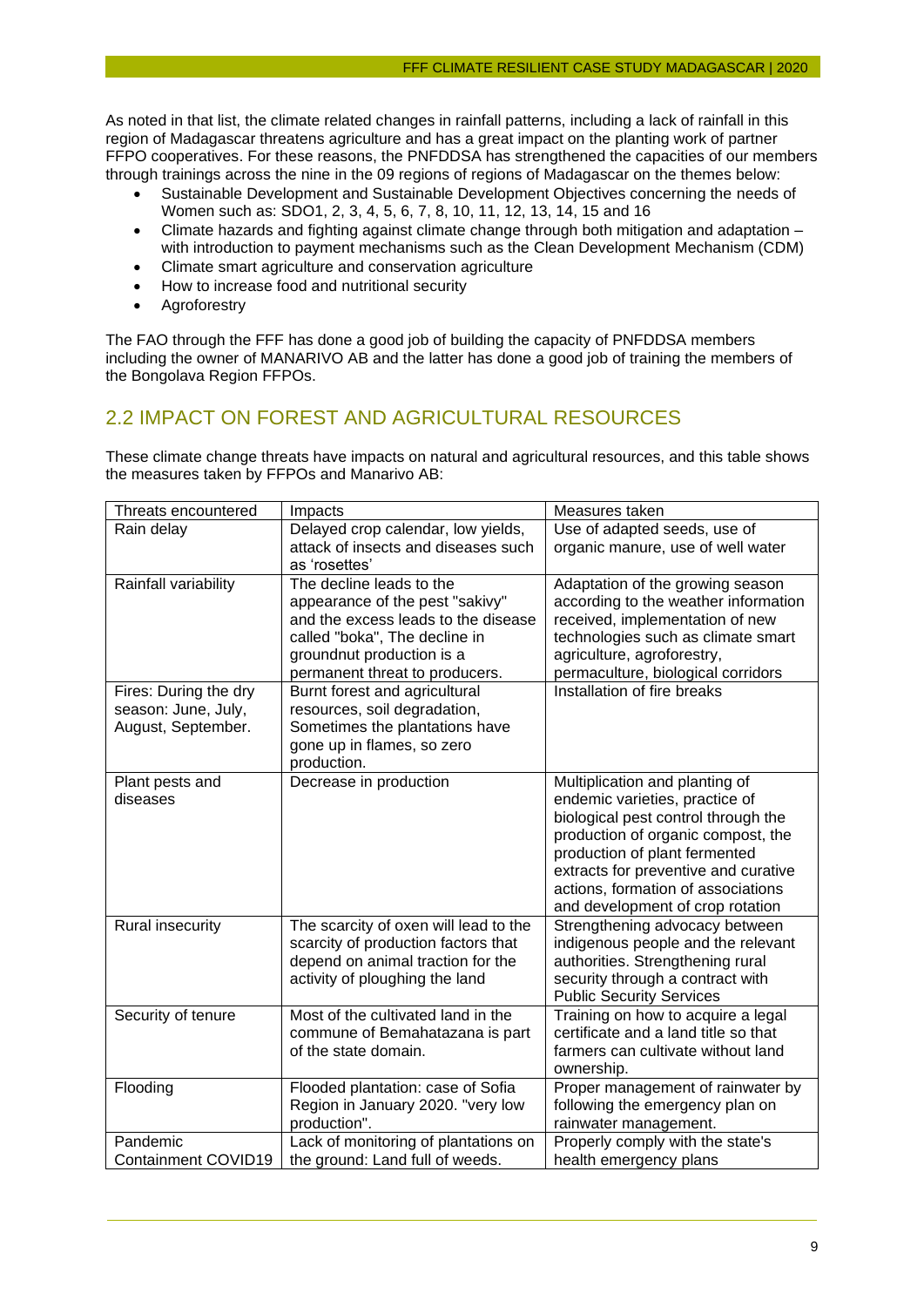#### <span id="page-11-0"></span>2.3 IMPACT ON BUSINESS AND FINANCE

Climate-related threats have had a strong impact on the forest and agricultural resources of FFPOs. In the case of MANARIVO AB, the drought and the COVID-19 pandemic have seriously threatened FFPOs' revenues.

The impacts of these threats on the production of crude oil show a loss over the three periods even though the processing production of organic refined oil shows a positive result. This leads us to the conclusion that the sale of unrefined oil is not profitable for processors and that there is even more need to consolidate the processing capacity of partnerships such as MANARIVO AB.

| Crude oil        |            |             |                    |
|------------------|------------|-------------|--------------------|
|                  | April-June | July-August | September-February |
| Cost price       | 440,000    | 472,000     | 632,000            |
| Sales price      | 236,842    | 284,211     | 360,000            |
| Waste cake       | 110,000    | 132,000     | 187,000            |
| Price difference | (93, 158)  | (55, 789)   | (85,000)           |
|                  |            |             |                    |
| Refined oil      |            |             |                    |
| Cost price       | 296,327    | 341,327     | 413,327            |
| Sales price      | 394,211    | 416,211     | 471,211            |
| Price difference | 97,884     | 74,884      | 57,884             |

For the capacity of financial investment for the future, the FFPOs of the Bongolava Region are supported by the Bongolava Regional PROSPERER in partnership with the Rural Micro Enterprises (MER) and market operators. They are committed to contributing considerably to the development of the Peanut Oil sector at the level of the District of Tsiroanomandidy with the aim of meeting the needs of the markets on a sustainable basis. What they are realising is that operational measures with an impact on the development of the Region must be oriented towards the increase of the local added value. PROSPERER Bongolava will therefore support these FFPOs by increasing their production this year. PROSPERER has already included these activities in its multiannual action plan 2020 - 2025.

#### <span id="page-11-1"></span>2.4 IMPACT ON VULNERABLE GROUPS

The OPFAs working with the MANARIVO AB Society have 80 members, 47 of whom are women and not counting young people.

| <b>FFPO</b>                    | <b>Office</b> | Of    | <b>Members</b> | Of    | Locality     | Commune      |
|--------------------------------|---------------|-------|----------------|-------|--------------|--------------|
| Cooperatives                   | holders       | which |                | which |              |              |
|                                |               | women |                | women |              |              |
| <b>VONDRONA</b>                |               |       | 24             | 13    | Andriambe    | Bemahatazana |
| <b>TSIKIVY</b>                 | 6             |       | 16             | 12    | Anaviavy     | Bemahatazana |
| <b>SANTATRA</b>                | 3             | ာ     | 8              | 6     | Bemahatazana | Bemahatazana |
| K <sub>2</sub> FV <sub>S</sub> |               |       | 32             | 16    | Soamanana    | Miandrarivo  |
| Total                          | 23            | 5     | 80             | 47    |              |              |

<span id="page-11-2"></span>Lack of rain and drought are well felt by the members of the FFPOs. They are aware of the timing of the drought and the excess rainfall and they practice sowing before the critical moments, to prevent low production.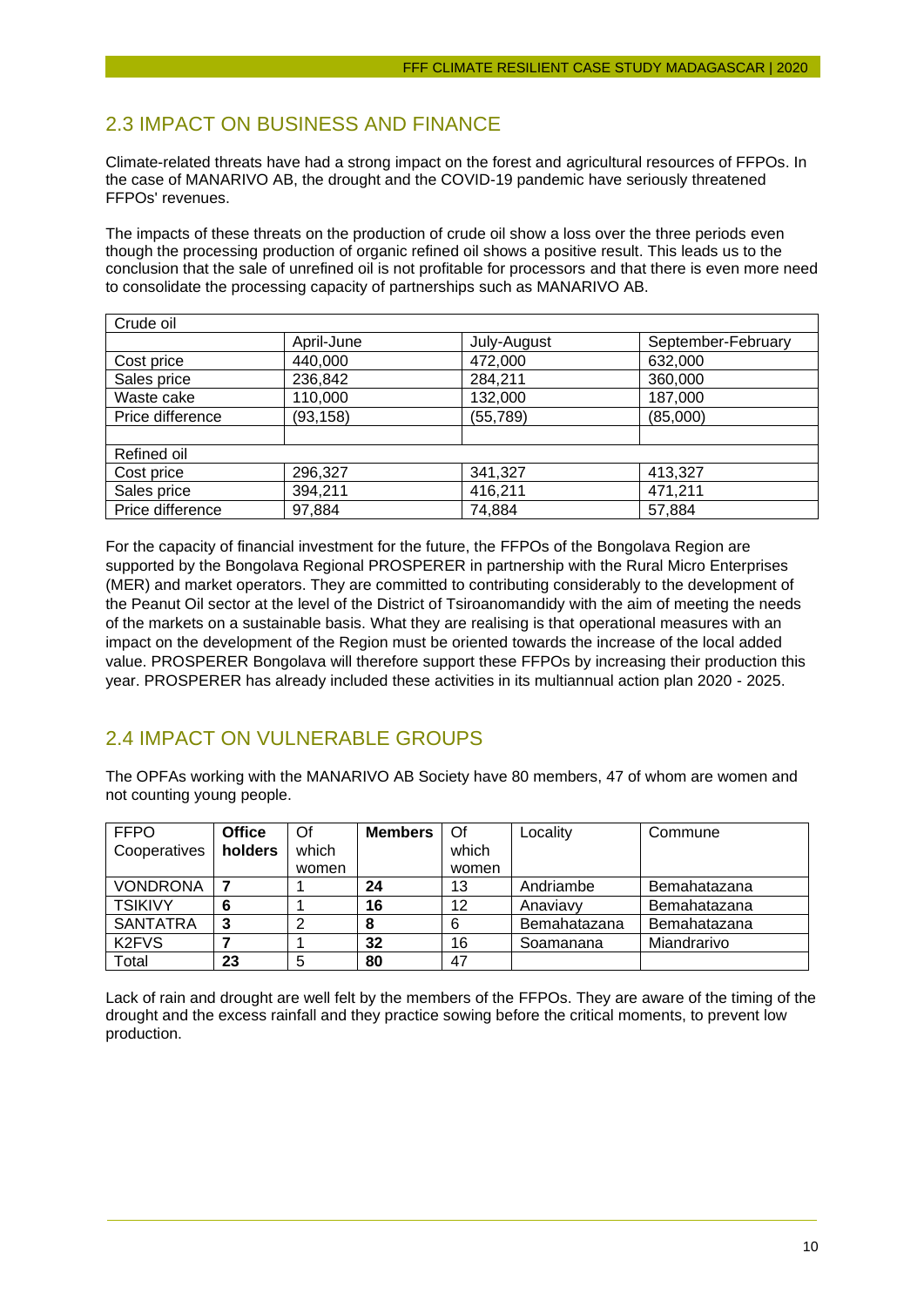## 3. THE BUSINESS AND FINANCIAL MODEL RESPONSE TO IMPROVE CLIMATE RESILIENCE

#### <span id="page-12-0"></span>3.1 AGRO-ECOLOGICAL DIVERSIFICATION

All the farmer members of the four FFPOs have practised new techniques and processes for diversifying the use of natural resources. This has included the development of a variety of different crops to reduce reliance on any one product.

A major innovation has been the production of organic fertilizers (made from plant residues) to increase soil fertilization together without chemicals. The production of organic fertilizers is done at any given time, but without specific dates – and the use of organic fertilizers and organic manures is believed to be the main measure against drought.

An additional innovation has been the use of different and improved seeds that are more adapted to climate change (especially drought). Additionally, farmers keep back 50% of the production of these new varieties to build up seedstock for the next planting seasons. The MANARIVO AB Company in the Analamanga Region and the FFPOs in the Bongolava Region now have seed orchards to produce seeds for the next planting season.

In addition to the agronomic innovations, each FFPO have invested in well prepared, weeded land, ready for the next crop and each major production area is now surrounded by fire breaks alongside some measures for erosion control on steeper land. They make firebreaks around their plantations during the months of May and June.

In the field, the MANARIVO AB Company, in the Analamanga Region, has been encouraging the planting of indigenous trees, robust trees that also produce fruit during the rainy seasons (December, January and February), in order to be able to transform various products into dried fruit, jam and fruit juice, to improve nutrition and to contribute to Zero Hunger (SDG 2). The presence of fruit trees has reduced the incidence of arsonists to stop burning the fields. Planting fruit trees is the effective strategy against bush fires.

FFPOs are used to diversifying their activities: rice, maize, groundnuts, semi-extensive cattle breeding for harnessed cultivation and organic manure, and to train producers to make compost for the 2020 season.

## <span id="page-12-1"></span>3.2 ECONOMIC DIVERSIFICATION

In Madagascar there are banking savings systems that FFPOs use to build up capital reserves such as:

- CECAM Caisses d'Epargne et des Crédits Agricoles Mutuelle,
- OTIV -Ombona Tahiry Ifampisamborana Vola,
- ACCS Association de Crédit à Caution Solidaire,
- ACEP Alliance de Crédit et d'Epargne pour la Production,
- ADéFi Action pour le Développement et le Financement des micro-entreprises,
- ADMMEC Association pour le Développement du Mouvement Mutualiste d' Epargne et de Crédit,
- AECA: Association d'Epargne et de Crédit Autogérée.

Despite these financial options, the 4 OPFAs working with the MANARIVO AB Company save their funds mainly in cattle. But they are supported by PROSPERER Bongolava, CECAM and VOLAMAHASOA.

They hope in the future to invest to increase their resilience to climate change, by implementing 3 main areas of development of the groundnut sector with PROSPERER Bongolava:

• Area 1: Increase production by increasing the number of producers, extending the surface area and above all increasing yields by using improved seeds and organic fertilisers.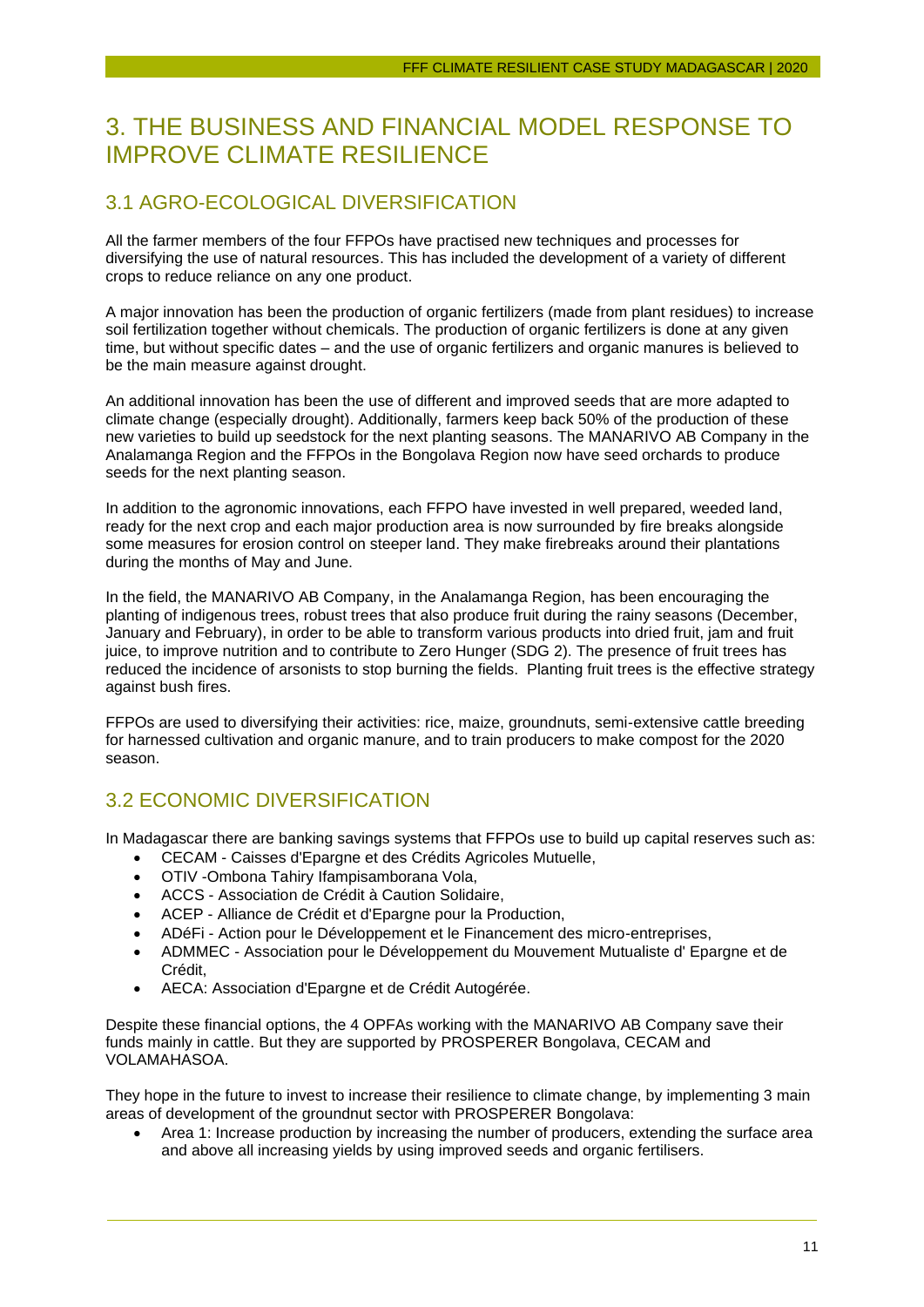- Area 2: Improvement of the quality of oil production by introducing new technology (modernisation) and
- Area 3: Improving the financial capacity of producers.

Within the framework of the FFF project, PNFDDSA will strengthen the capacities of all our member FFPOs on the following themes: "Financial education", "Development of the community savings and credit facility", "Access to microfinance", "Risk management", "Business planning", so that they can expand the possibilities and opportunities for service delivery.

The members of the MANARIVO AB Company of the Analamanga Region will also benefit from specific trainings on the above themes in October 2020 by the PNFDDSA and financed by the Malagasy Fund for Professional Training if the Analamanga Region will be de-confined.

#### <span id="page-13-0"></span>3.3 SOCIAL DIVERSIFICATION

Since its inception, MANARIVO AB has continuously built relationships with various partners and national or global organisations with major interests in its activities. These include in particular:

- The National Women's Platform for Sustainable Development and Food Security (PNFDDSA)
- The Scaling Up Nutrition (SUN) Movement in particular: The Private Sector Platform and the Researchers' Platform,
- The National Alliance for Food Fortification (NAFA) in Madagascar,
- The Malagasy Union of Organic Agriculture (SYMABIO),
- The Syndicat des Industries de Madagascar (SIM),
- The Chamber of Commerce and Industry of Antananarivo (CCIA) in Madagascar,
- Facebook: Treasure & Sense Page,
- Instagram: Tresor & Sens,

The Trésor & Sens e-commerce showcase website is currently under construction.

## <span id="page-13-1"></span>3.4 OTHER RESILIENCE MEASURES

MANARIVO AB has made a great effort in national reforestation by reforesting the areas around the plantation zones and setting up organic market gardening and practicing a system of cultivation under plant cover.

#### <span id="page-13-2"></span>3.4.1 PARTNERSHIPS

The partnerships have enabled MANARIVO AB to better direct the speculations to be undertaken according to the needs and context.

- Against drought and heavy rains in short periods of time that can cause water erosion
	- $\circ$  adaptation of the growing season according to the weather information received,
	- $\circ$  implementation of new technologies such as climate smart agriculture with improved mulching, agroforestry, permaculture and so on.
- Against bush fires and rural insecurity
	- $\circ$  Establishment of biological market gardening areas and corridors of natural vegetation,
	- o Installation of fire breaks
	- o Multiplication and planting of endemic varieties,
	- o Strengthening advocacy with indigenous people and the relevant authorities.
- Against plant diseases and pests
	- $\circ$  Practice of biological control through the production of organic compost, the production of plant purines and fermented extracts for preventive and curative actions,
	- o Practice of plant associations and crop rotation.
- For resilience
	- $\circ$  Choice of varieties with high nutritional value: groundnut, legumes, moringa, amaranth, fruit, and vegetables.
	- $\circ$  Development of promising sectors such as the production of organic extra peanut oil, essential oils of aromatic and medicinal plants, local Arabica Bourbon coffee, etc...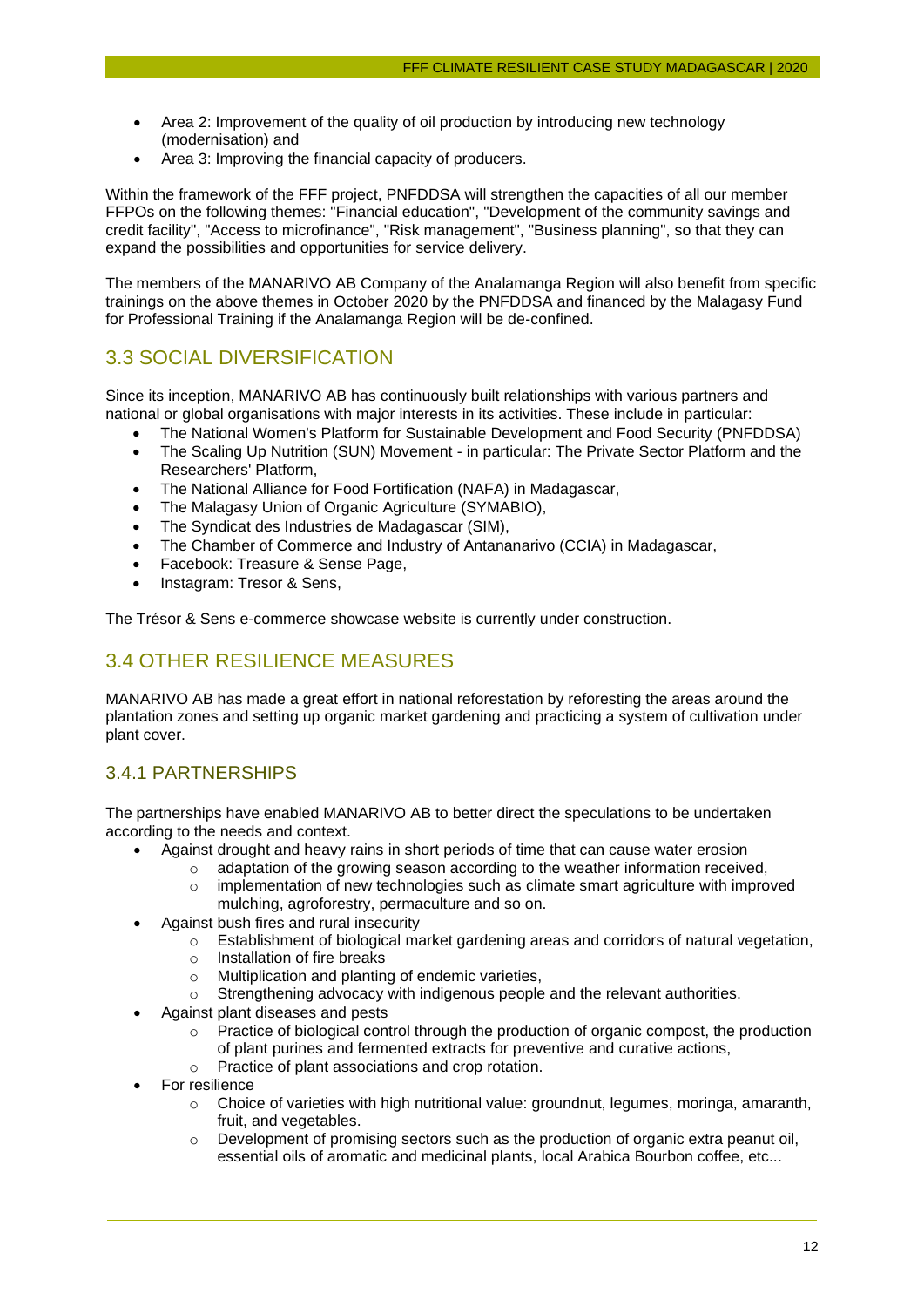- $\circ$  Establishment of an autonomous farm by integrating small farms, beekeeping, fish farming, etc...
- o Development of processing units, biological investment zones, even agricultural technopoles.
- Rapid grasp of information, opportunities and technological watch which are transmitted quickly through social networks.

#### <span id="page-14-0"></span>3.4.2 CLIENTS

The products of the MANARIVO Company named 'Trésor & Sens' are already distributed in large shops and supermarkets. These include SCORE Akoor Digue, Talata Maty and Ankorondrano, and in the 12 other sales outlets in Antananarivo.

#### <span id="page-14-1"></span>3.4.3 COMMERCIAL STRATEGY

What differentiates 'Tresor & Sens' products are that they are all organic, environmentally friendly and the techniques used are resistant to climate change.

MANARIVO AB is constantly raising awareness of the use of organic certified products, ensuring the nutritional and health needs of mankind, to advertise the benefits of the products and a product label that attracts customers, to do a communication hype on organic products and to popularise communication tools on Tresor & Sens products which are all certified organic.

MANARIVO AB has also produced essential oils and a hand cleaning anti COVID-19 hydrogel, with essential oil fragrance such as Ravintsara, Citriodora etc.

## <span id="page-14-2"></span>4. CONCLUSIONS

#### <span id="page-14-3"></span>4.1 MAIN CONCLUSIONS

In our experience, the main factors underlying the viability and success of this climate resilience model are the following:

- Capacity building of FFPOs on a wide range of topics such as: climate change and climate smart agriculture, business incubation, risk management, financial accounting, business planning, development of community savings and credit mechanism and access to micro finance.
- The use of improved, drought-adapted seeds and the production of those seeds in seed orchards over time
- The production and use of organic fertilizers, and organic mulching techniques to improve soil fertility and water retention
- The installation of fire breaks
- The installation of anti-erosion terracing and hedging to prevent soil loss during extreme weather events
- The development of an economically diverse production, communication, and marketing strategy

#### <span id="page-14-4"></span>4.2 INVESTMENT CHALLENGES

The Executive of MANARIVO AB has declared that she has created this company through hard work and the use of her own funds. In fact, the Executive, Mrs. Voahangy RAMAROMISA, has Doctoral level training, likes to diversify her activities according to the context and the opportunities that arise. She likes a challenge, wants to help local farmers, and aspires to a worldwide recognition of Madagascar's wealth and quality products. She enjoys doing innovative research and sharing her knowledge and values with her rural peers and those who are convinced by her approach and ambitions. This type of development is based on strengthening the resilience of autonomous FFPOs and the establishment of organic agricultural investment zones, with small industrial processing units.

The additional investments which the executive of MANARIVO envisages for the future include: